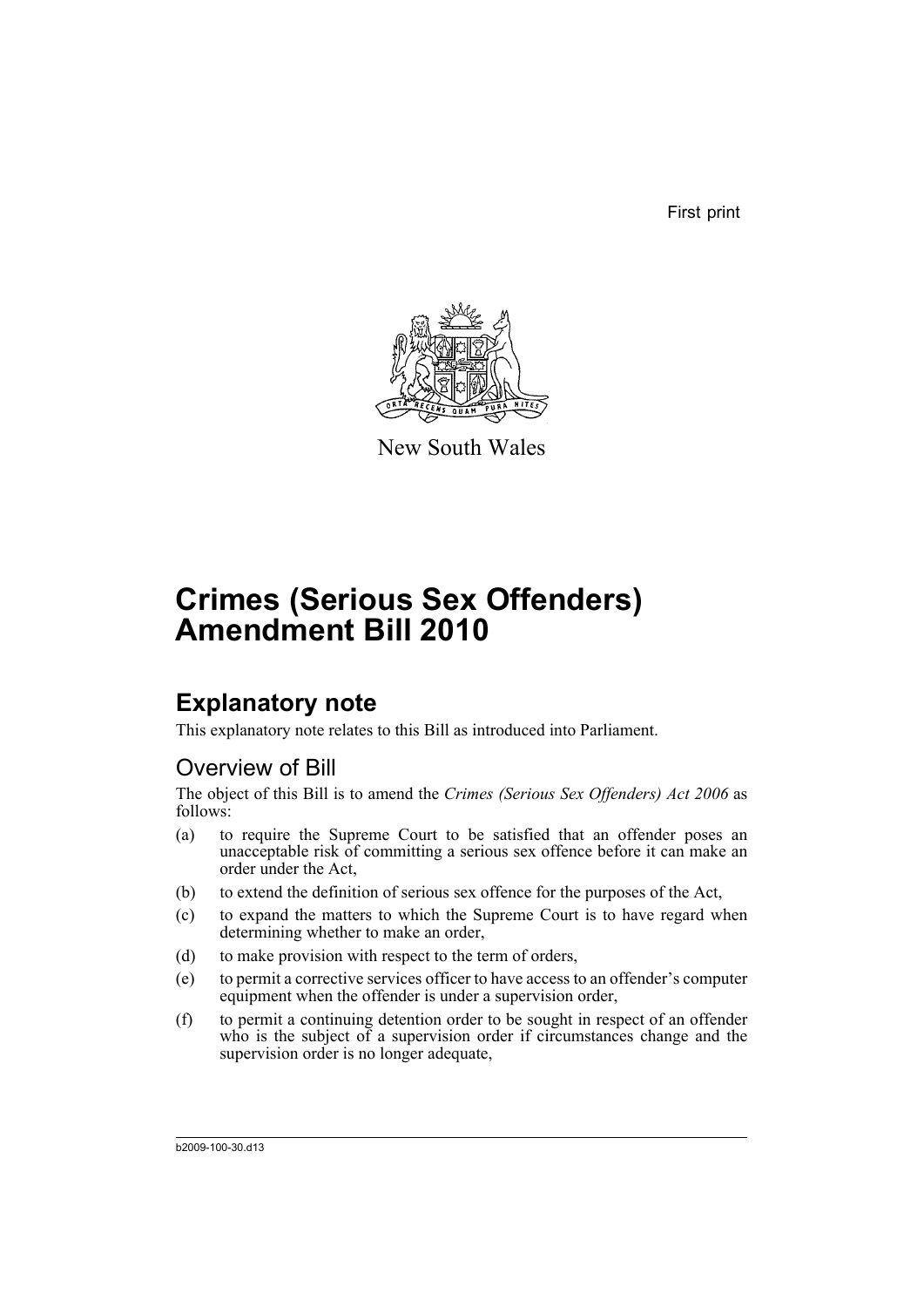Explanatory note

- (g) to provide for supervision orders to be suspended or expire on the making of a detention order,
- (h) to provide for victims to make statements about proposed orders,
- (i) to provide for proceedings for offences under the Act,
- (j) to enable the Supreme Court to make an extended supervision order at the same time as a continuing detention order.

This Bill also amends the *Crimes (Administration of Sentences) Act 1999* with respect to the effect that orders under the *Crimes (Serious Sex Offenders) Act 2006* have on parole and parole orders.

### Outline of provisions

**Clause 1** sets out the name (also called the short title) of the proposed Act.

**Clause 2** provides for the commencement of the proposed Act on the date of assent to the proposed Act.

#### **Schedule 1 Amendment of Crimes (Serious Sex Offenders) Act 2006 No 7**

**Schedule 1 [1]** inserts definitions of *Corrective Services NSW* and *sentencing court* for the purposes of the *Crimes (Serious Sex Offenders) Act 2006* (*the Principal Act*). **Schedule 1 [2]** updates the definition of *corrective services officer*.

**Schedule 1 [3]** extends the definition of *serious sex offence* to include an offence that was not a serious sex offence at the time it was committed but which was committed in such circumstances that it would be such an offence were it committed in those circumstances at the time an order is sought under the Principal Act against the offender.

**Schedule 1 [5]** updates the test to be applied by the Supreme Court when determining to make an order under the Principal Act. The Court must be satisfied to a high degree of probability that the offender poses an unacceptable risk of committing a serious sex offence before it can make an order (currently the Court must be satisfied to a high degree of probability that the offender is likely to commit a further serious sex offence). **Schedule 1 [6] and [16]** clarify that the Supreme Court is not required to determine that the risk of a person committing a serious sex offence is more likely than not in order to determine that the person poses an unacceptable risk of committing a serious sex offence.

**Schedule 1 [7] and [8]** provide 2 additional matters that the Supreme Court must have regard to when determining an application for an order under the Principal Act. These are any report prepared by Corrective Services NSW as to the extent to which the offender can reasonably and practicably be managed in the community and the views of the sentencing court at the time the sentence of imprisonment was imposed on the offender.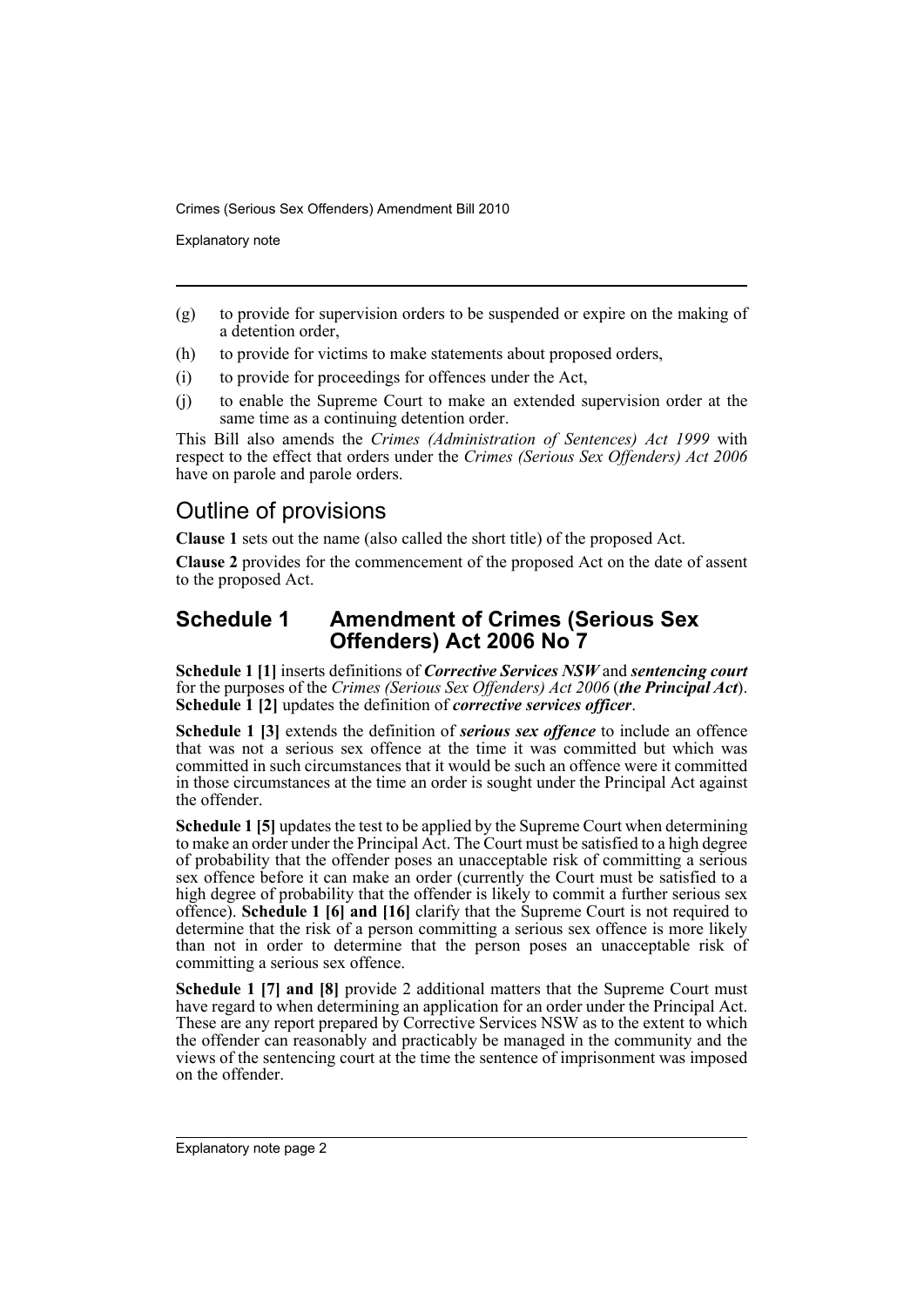Explanatory note

**Schedule 1 [9] and [10]** provide for an extended supervision order to be extended to account for any time that the order is suspended because the offender is in lawful custody.

**Schedule 1 [11]** provides that a condition of an extended supervision order or an interim supervision order can require an offender to permit a corrective services officer to have access to any computer or related equipment at the offender's residential address or in the possession of the offender.

**Schedule 1 [12]** provides that the Supreme Court's power to vary an order under the Principal Act does not permit it to extend the period of an order so that period is greater than would otherwise be permitted under the Principal Act. **Schedule 1 [23]** makes a consequential amendment.

**Schedule 1 [13]** provides that the State of New South Wales can apply for a continuing detention order against a person who is the subject of an interim or extended supervision order if altered circumstances mean the person cannot be adequately supervised under the supervision order. **Schedule 1 [19]** requires the Supreme Court to be satisfied of this before making a continuing detention order. **Schedule 1 [14]** requires the application for the continuing detention order to specifically address these matters. **Schedule 1 [13]** also contains an existing power to make such an application where a person has been found guilty of breaching a supervision order. **Schedule 1 [15], [18] and [21]** make consequential amendments.

**Schedule 1 [17]** requires the Supreme Court to have regard to the level of an offender's compliance with any interim supervision order when determining an application for a continuing detention order.

**Schedule 1 [20]** omits a provision that deals with the interaction of parole orders and orders under the Principal Act. This matter is proposed to be included in the *Crimes Administration of Sentences) Act 1999* by Schedule 2 to the proposed Act.

**Schedule 1 [22]** provides that, on the making of a continuing detention order in respect of a person, any interim supervision order or extended supervision order in respect of the person expires and ceases to have effect and, on the making of an interim detention order in respect of a person, any interim supervision order or extended supervision order in respect of the person is suspended and ceases to have effect until such time as the interim detention order expires.

**Schedule 1 [24]** provides for registered victims to be notified of applications under the Principal Act and to be given an opportunity to make a statement setting out the person's views about the proposed order and any conditions to which the order may be subject. The statement may be placed before the Supreme Court for consideration. The Supreme Court and the State of New South Wales must not disclose a statement to the offender unless the person who made the statement consents to the disclosure. **Schedule 1 [4]** inserts a note clarifying that a statement must not be disclosed without consent as part of the pre-trial procedures.

**Schedule 1 [25]** provides for proceedings under the Principal Act to be dealt with summarily before the Local Court (and in the case of an offence under section 12 of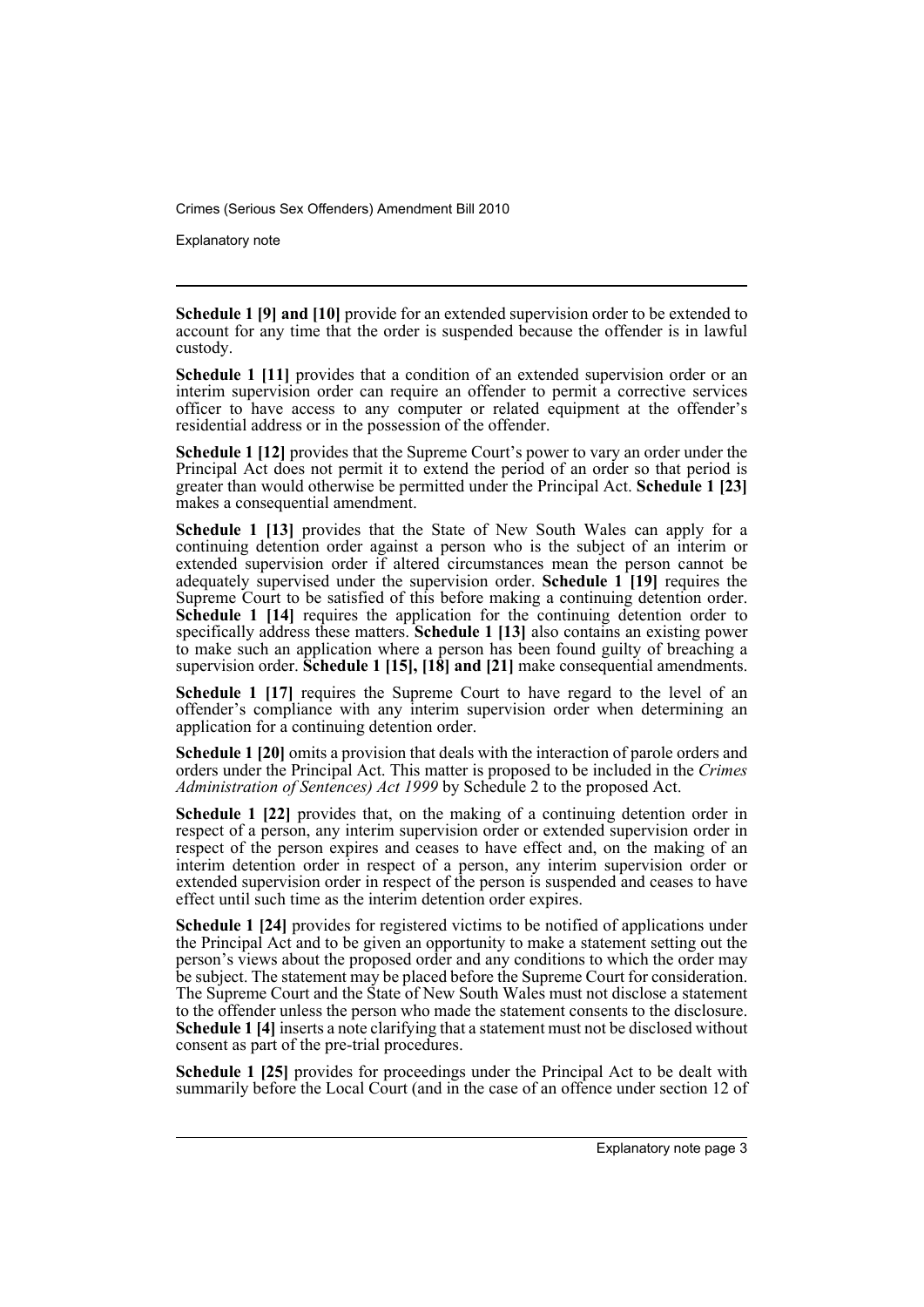Explanatory note

the Principal Act summarily before the Supreme Court). **Schedule 1 [25]** also enables the Supreme Court to make an extended supervision order in respect of a person at the same time that it makes a continuing detention order in respect of the person. The extended supervision order commences at the end of the continuing detention order.

**Schedule 1 [26] and [29]** repeal redundant provisions and a redundant word. **Schedule 1 [28]** makes a consequential amendment.

**Schedule 1 [27]** provides for a review of the Principal Act to be undertaken by the Attorney General 3 years after the commencement of the proposed Act.

**Schedule 1 [30]** permits regulations under the Principal Act to contain provisions of a savings or transitional nature consequent on the enactment of the proposed Act.

**Schedule 1 [31]** inserts transitional provisions that apply the amendments made by the proposed Act to existing offences and orders.

#### **Schedule 2 Amendment of Crimes (Administration of Sentences) Act 1999 No 93**

**Schedule 2 [1]** provides that an offender is not eligible for release on parole if the offender is the subject of an interim detention order.

**Schedule 2 [2]** provides that an offender's obligations under a parole order are suspended while the offender is subject to an interim supervision order or an interim detention order.

**Schedule 2 [3]** provides that an offender's obligations under an interim supervision order are taken to be obligations under a parole order which means the offender's parole order may be revoked if the offender fails to comply with his or her obligations under the interim supervision order.

**Schedule 2 [4]** provides that any parole order to which an offender is subject is revoked if a continuing detention order is made against the offender.

**Schedule 2 [5]** permits regulations under the *Crimes (Administration of Sentences) Act 1999* to contain provisions of a savings or transitional nature consequent on the enactment of the proposed Act.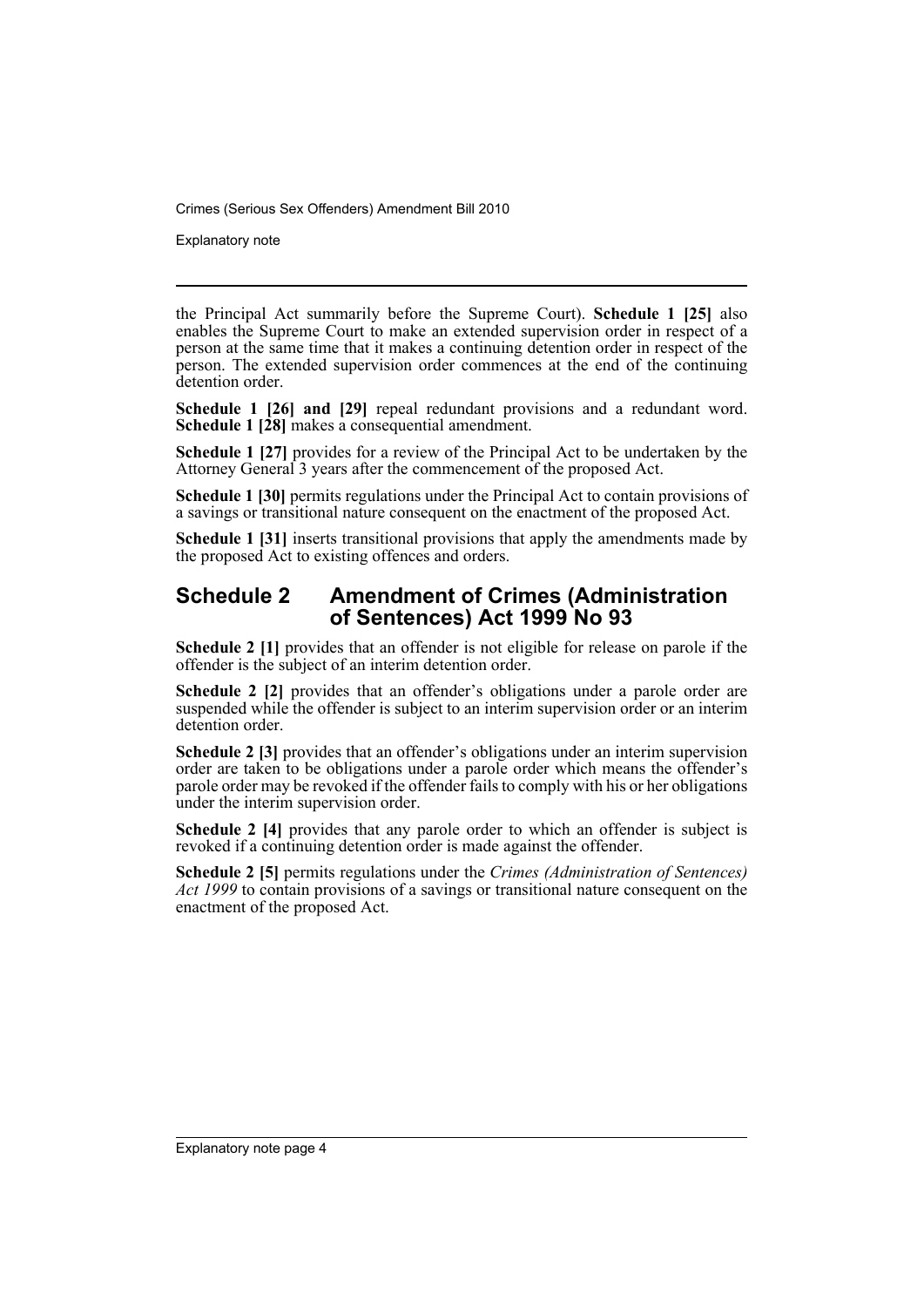First print



New South Wales

# **Crimes (Serious Sex Offenders) Amendment Bill 2010**

## **Contents**

|            |                                                                     | Page |
|------------|---------------------------------------------------------------------|------|
|            | Name of Act                                                         |      |
|            | Commencement                                                        | 2    |
| Schedule 1 | Amendment of Crimes (Serious Sex Offenders) Act<br>$2006$ No $7$    | 3    |
| Schedule 2 | Amendment of Crimes (Administration of Sentences) Act<br>1999 No 93 | 10   |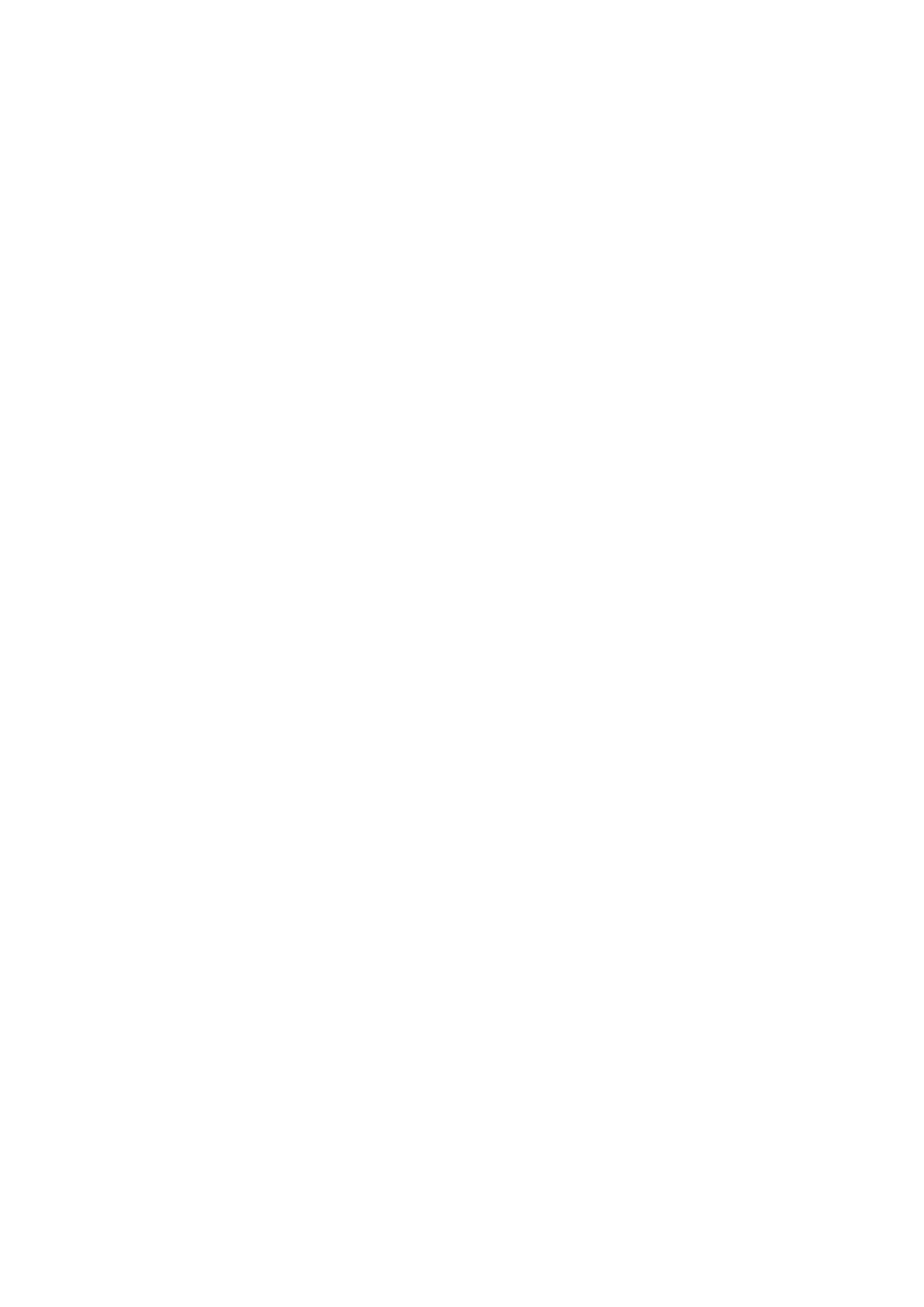

New South Wales

# **Crimes (Serious Sex Offenders) Amendment Bill 2010**

No , 2010

### **A Bill for**

An Act to amend the *Crimes (Serious Sex Offenders) Act 2006* to make further provision with respect to supervision orders and detention orders; and for other purposes.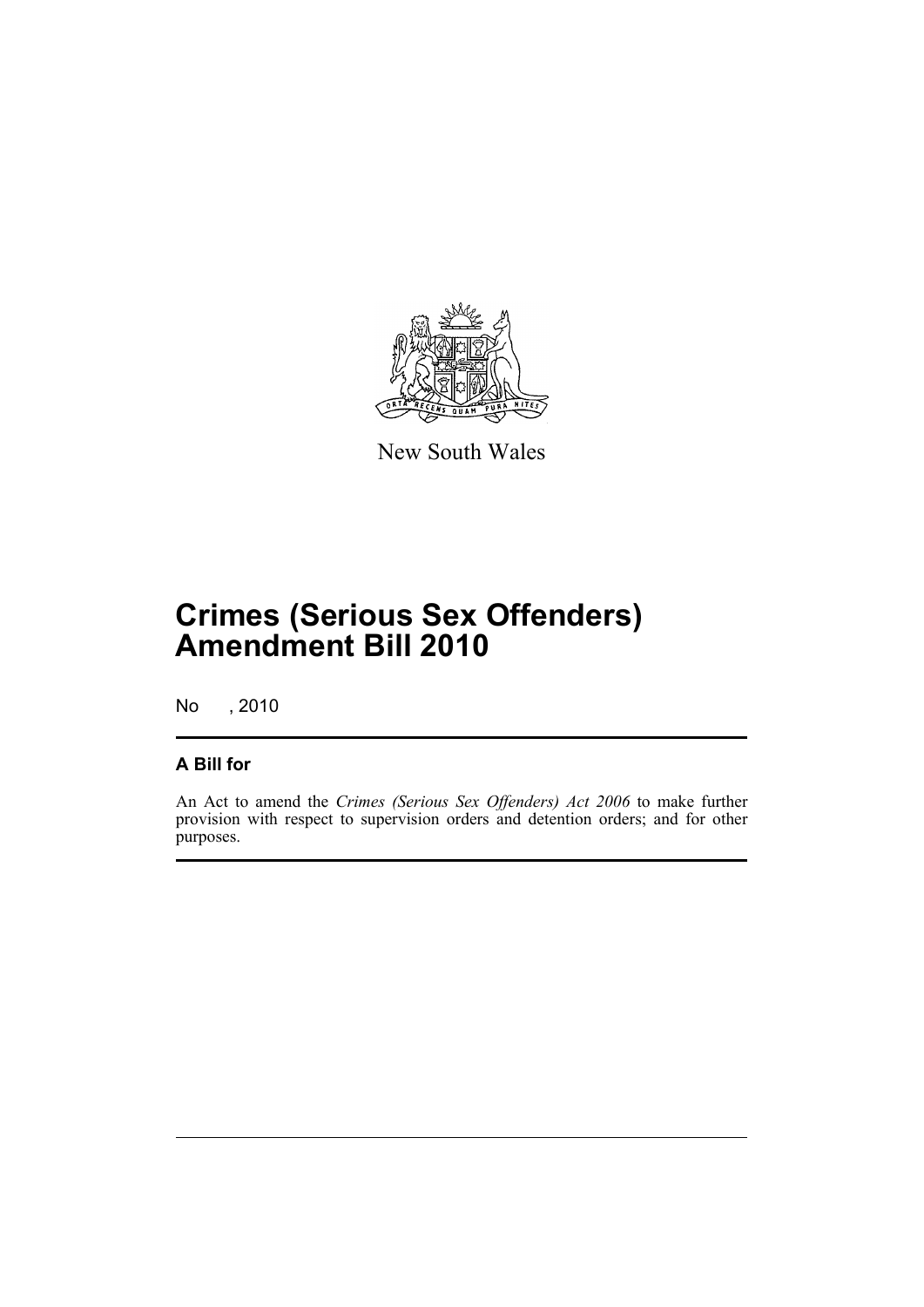<span id="page-7-1"></span><span id="page-7-0"></span>

| The Legislature of New South Wales enacts:                         | 1             |
|--------------------------------------------------------------------|---------------|
| Name of Act                                                        | $\mathcal{P}$ |
| This Act is the Crimes (Serious Sex Offenders) Amendment Act 2010. | 3             |
| Commencement                                                       | 4             |
| This Act commences on the date of assent to this Act.              | 5             |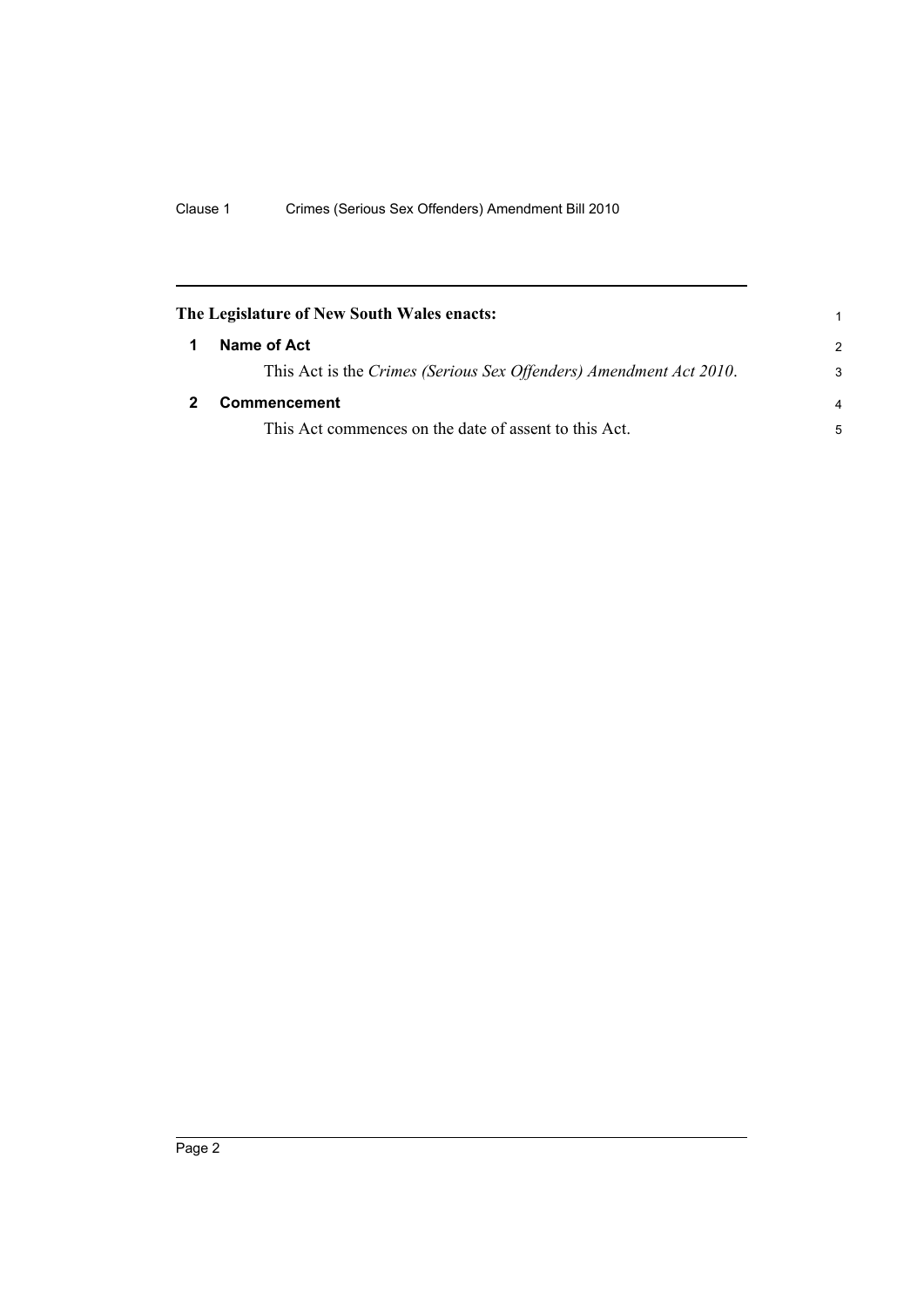Amendment of Crimes (Serious Sex Offenders) Act 2006 No 7 Schedule 1

<span id="page-8-0"></span>

|     | <b>Schedule 1</b><br><b>Amendment of Crimes (Serious Sex</b><br>Offenders) Act 2006 No 7                                                                                                                                                                                                                                                            | 1<br>$\overline{c}$              |
|-----|-----------------------------------------------------------------------------------------------------------------------------------------------------------------------------------------------------------------------------------------------------------------------------------------------------------------------------------------------------|----------------------------------|
| [1] | <b>Section 4 Definitions</b>                                                                                                                                                                                                                                                                                                                        | 3                                |
|     | Insert in alphabetical order:                                                                                                                                                                                                                                                                                                                       | 4                                |
|     | <b>Corrective Services NSW</b> has the same meaning it has in the<br>Crimes (Administration of Sentences) Act 1999.                                                                                                                                                                                                                                 | 5<br>6                           |
|     | <i>sentencing court</i> , in relation to an offender serving a sentence of<br>imprisonment, means:                                                                                                                                                                                                                                                  | 7<br>8                           |
|     | the court by which the sentence was imposed, and<br>(a)                                                                                                                                                                                                                                                                                             | 9                                |
|     | (b)<br>any court that heard an appeal in respect of that sentence.                                                                                                                                                                                                                                                                                  | 10                               |
| [2] | Section 4, definition of "corrective services officer"                                                                                                                                                                                                                                                                                              | 11                               |
|     | Omit "the Department of Corrective Services".                                                                                                                                                                                                                                                                                                       | 12                               |
|     | Insert instead "Corrective Services NSW".                                                                                                                                                                                                                                                                                                           | 13                               |
| [3] | Section 5 Definitions of "serious sex offence" and "offence of a sexual<br>nature"                                                                                                                                                                                                                                                                  | 14<br>15                         |
|     | Insert after section $5(1)(c)$ :                                                                                                                                                                                                                                                                                                                    | 16                               |
|     | (c1)<br>an offence by a person that, at the time it was committed,<br>was not a serious sex offence for the purposes of this Act<br>but which was committed in circumstances that would<br>make the offence a serious sex offence if it were<br>committed at the time an application for an order against<br>the person is made under this Act, and | 17<br>18<br>19<br>20<br>21<br>22 |
| [4] | <b>Section 7 Pre-trial procedures</b>                                                                                                                                                                                                                                                                                                               | 23                               |
|     | Insert after section $7(2)$ :<br>Note. Section 21A (6) provides that the State of New South Wales must<br>not disclose a victim statement to the offender unless the person who<br>made the statement consents to the disclosure.                                                                                                                   | 24<br>25<br>26<br>27             |
| [5] | Sections 9 (2) and 17 (2) and (3)                                                                                                                                                                                                                                                                                                                   | 28                               |
|     | Omit "is likely to commit a further" wherever occurring.                                                                                                                                                                                                                                                                                            | 29                               |
|     | Insert instead "poses an unacceptable risk of committing a".                                                                                                                                                                                                                                                                                        | 30                               |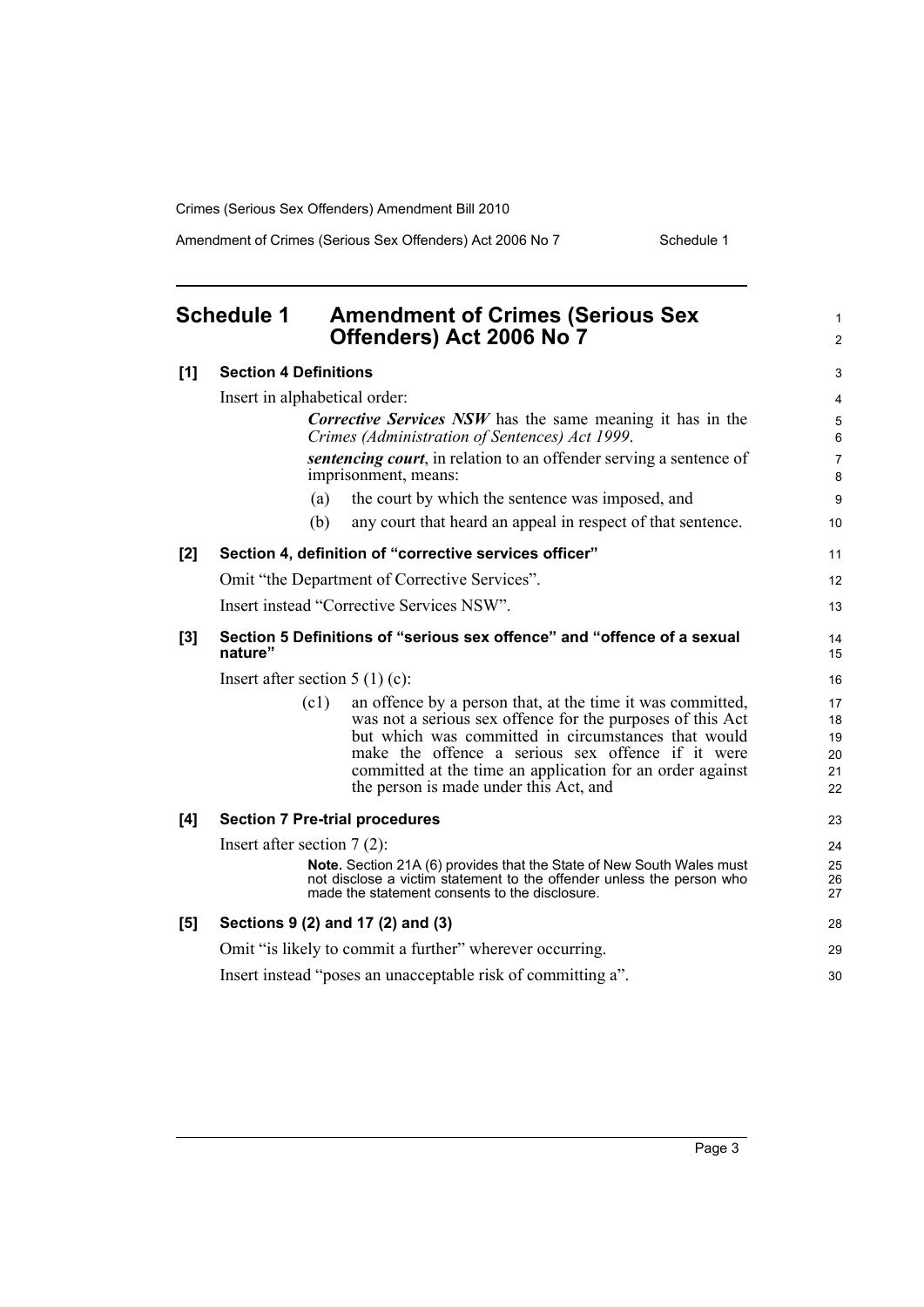Schedule 1 Amendment of Crimes (Serious Sex Offenders) Act 2006 No 7

| [6]    | Section 9 (2A)                                                                                                                                               |      |                                                                                                                                                                                                                                                  |                             |  |
|--------|--------------------------------------------------------------------------------------------------------------------------------------------------------------|------|--------------------------------------------------------------------------------------------------------------------------------------------------------------------------------------------------------------------------------------------------|-----------------------------|--|
|        | Insert after section $9(2)$ :                                                                                                                                |      |                                                                                                                                                                                                                                                  | $\overline{c}$              |  |
|        | (2A)                                                                                                                                                         |      | The Supreme Court is not required to determine that the risk of a<br>person committing a serious sex offence is more likely than not<br>in order to determine that the person poses an unacceptable risk<br>of committing a serious sex offence. | $\mathbf{3}$<br>4<br>5<br>6 |  |
| [7]    |                                                                                                                                                              |      | Sections 9 (3) (d1) and 17 (4) (d1)                                                                                                                                                                                                              | 7                           |  |
|        | Insert after sections $9(3)(d)$ and $17(4)(d)$ respectively:                                                                                                 |      |                                                                                                                                                                                                                                                  | 8                           |  |
|        |                                                                                                                                                              | (d1) | any report prepared by Corrective Services NSW as to the<br>extent to which the offender can reasonably and<br>practicably be managed in the community,                                                                                          | 9<br>10<br>11               |  |
| [8]    |                                                                                                                                                              |      | Sections 9 (3) (h1) and 17 (4) (h1)                                                                                                                                                                                                              | 12                          |  |
|        | Insert after sections $9(3)$ (h) and $17(4)$ (h) respectively:                                                                                               |      |                                                                                                                                                                                                                                                  |                             |  |
|        |                                                                                                                                                              | (h1) | the views of the sentencing court at the time the sentence<br>of imprisonment was imposed on the offender,                                                                                                                                       | 14<br>15                    |  |
| [9]    |                                                                                                                                                              |      | Section 10 Term of extended supervision order                                                                                                                                                                                                    | 16                          |  |
|        | Omit section 10 (1). Insert instead:                                                                                                                         |      |                                                                                                                                                                                                                                                  | 17                          |  |
|        | An extended supervision order commences when it is made, or<br>(1)<br>when the offender's current custody or supervision expires,<br>whichever is the later. |      |                                                                                                                                                                                                                                                  | 18<br>19<br>20              |  |
|        | (1A)                                                                                                                                                         |      | An extended supervision order expires at the end of:                                                                                                                                                                                             | 21                          |  |
|        |                                                                                                                                                              | (a)  | such period (not exceeding 5 years from the day on which<br>it commences) as is specified in the order, or                                                                                                                                       | 22<br>23                    |  |
|        |                                                                                                                                                              | (b)  | if the order is suspended for any period, the period<br>specified in paragraph (a) plus each period during which<br>the order is suspended.                                                                                                      | 24<br>25<br>26              |  |
| $[10]$ | <b>Section 10 (2)</b>                                                                                                                                        |      |                                                                                                                                                                                                                                                  | 27                          |  |
|        |                                                                                                                                                              |      | Omit ", but that suspension does not affect the expiry date of the order".                                                                                                                                                                       | 28                          |  |
| $[11]$ |                                                                                                                                                              |      | Section 11 Conditions that may be imposed on supervision order                                                                                                                                                                                   | 29                          |  |
|        | Insert after section $11$ (a):                                                                                                                               |      |                                                                                                                                                                                                                                                  | 30                          |  |
|        |                                                                                                                                                              | (a1) | to permit any corrective services officer to access any<br>computer or related equipment that is at the offender's<br>residential address or in the possession of the offender, or                                                               | 31<br>32<br>33              |  |
|        |                                                                                                                                                              |      |                                                                                                                                                                                                                                                  |                             |  |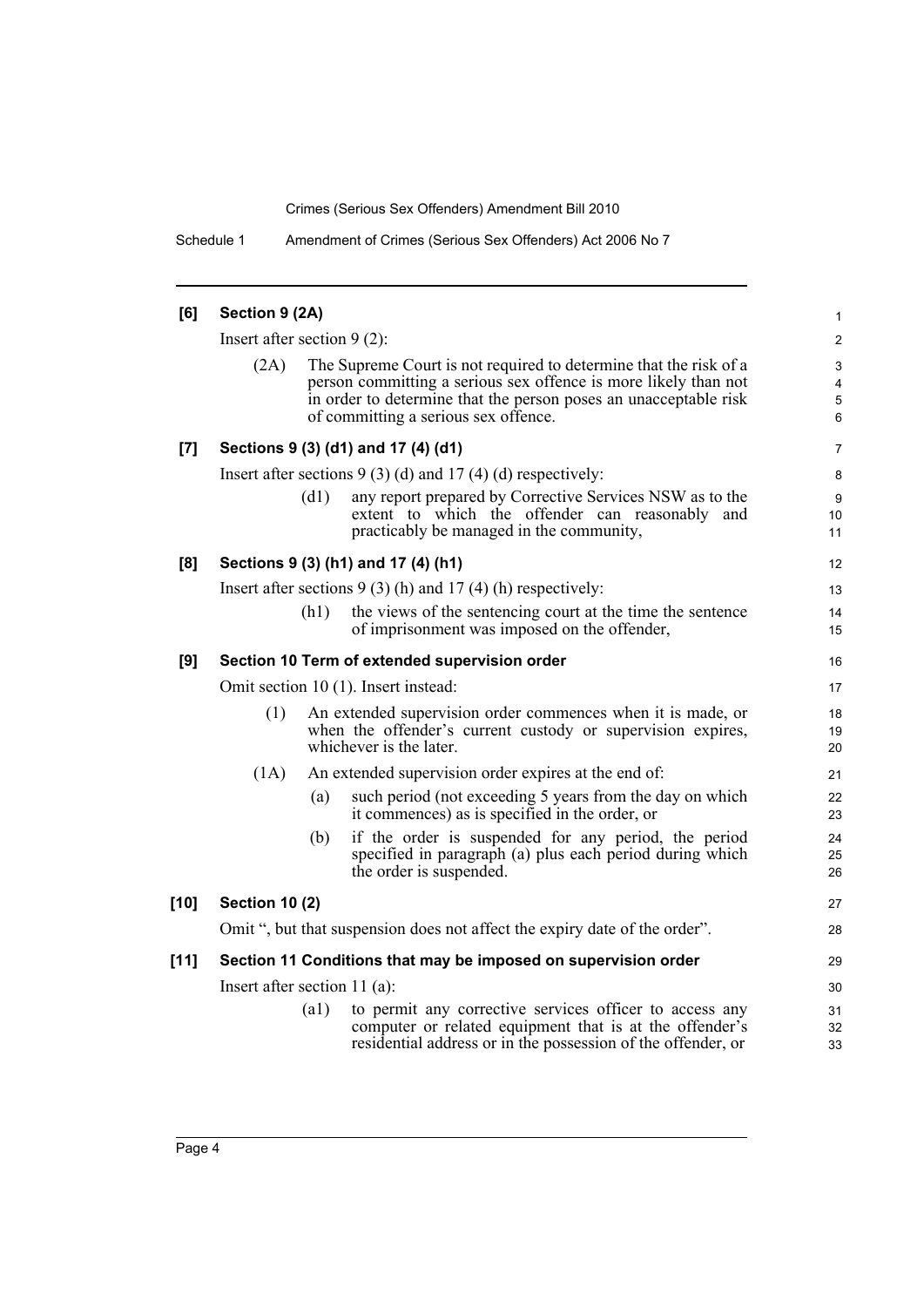| $[12]$ | Sections 13 (1A) and 19 (1A)                                                                                                                                                                                      |                                                                                                                                                                                                                               |                      |  |  |
|--------|-------------------------------------------------------------------------------------------------------------------------------------------------------------------------------------------------------------------|-------------------------------------------------------------------------------------------------------------------------------------------------------------------------------------------------------------------------------|----------------------|--|--|
|        |                                                                                                                                                                                                                   | Insert after sections 13 (1) and 19 (1) respectively:                                                                                                                                                                         | $\overline{2}$       |  |  |
|        | The period of an order must not be varied so that the period is<br>(1A)<br>greater than that otherwise permitted under this Part.                                                                                 |                                                                                                                                                                                                                               |                      |  |  |
| $[13]$ |                                                                                                                                                                                                                   | Section 14 Application for continuing detention order                                                                                                                                                                         | 5                    |  |  |
|        | Omit section 14 (2). Insert instead:                                                                                                                                                                              |                                                                                                                                                                                                                               |                      |  |  |
|        | (2)                                                                                                                                                                                                               | The State of New South Wales may apply to the Supreme Court<br>for a continuing detention order against a person who is subject<br>to an extended supervision order or an interim supervision order<br>if:                    |                      |  |  |
|        |                                                                                                                                                                                                                   | the person is found guilty of an offence under section 12,<br>(a)<br>$\alpha$                                                                                                                                                 | 11<br>12             |  |  |
|        |                                                                                                                                                                                                                   | (b)<br>because of altered circumstances, adequate supervision of<br>the person cannot be provided under an extended<br>supervision order or an interim supervision order.                                                     | 13<br>14<br>15       |  |  |
|        | (2A)                                                                                                                                                                                                              | An application under subsection (1) may not be made more than<br>6 months before:                                                                                                                                             | 16<br>17             |  |  |
|        |                                                                                                                                                                                                                   | the end of the offender's total sentence, or<br>(a)                                                                                                                                                                           | 18                   |  |  |
|        |                                                                                                                                                                                                                   | the expiry of the existing continuing detention order,<br>(b)                                                                                                                                                                 | 19                   |  |  |
|        |                                                                                                                                                                                                                   | as appropriate.                                                                                                                                                                                                               | 20                   |  |  |
|        | (2B)                                                                                                                                                                                                              | An application under subsection (2) in respect of a person who is<br>serving a sentence of imprisonment by way of full-time detention<br>may not be made more than 6 months before the end of the<br>person's total sentence. | 21<br>22<br>23<br>24 |  |  |
| $[14]$ | Section 14 (3) (a)                                                                                                                                                                                                |                                                                                                                                                                                                                               |                      |  |  |
|        | Insert "(and if the application is made under subsection (2), the matters<br>referred to in section $17 \text{ (4A)}$ and $(4B)$ to the extent that is relevant to the<br>application)" after "section $17(4)$ ". |                                                                                                                                                                                                                               | 26<br>27<br>28       |  |  |
| $[15]$ |                                                                                                                                                                                                                   | Section 14A Application for continuing detention order on breach of<br>extended supervision order or interim supervision order                                                                                                | 29<br>30             |  |  |
|        | Omit the section.                                                                                                                                                                                                 |                                                                                                                                                                                                                               |                      |  |  |
|        |                                                                                                                                                                                                                   |                                                                                                                                                                                                                               |                      |  |  |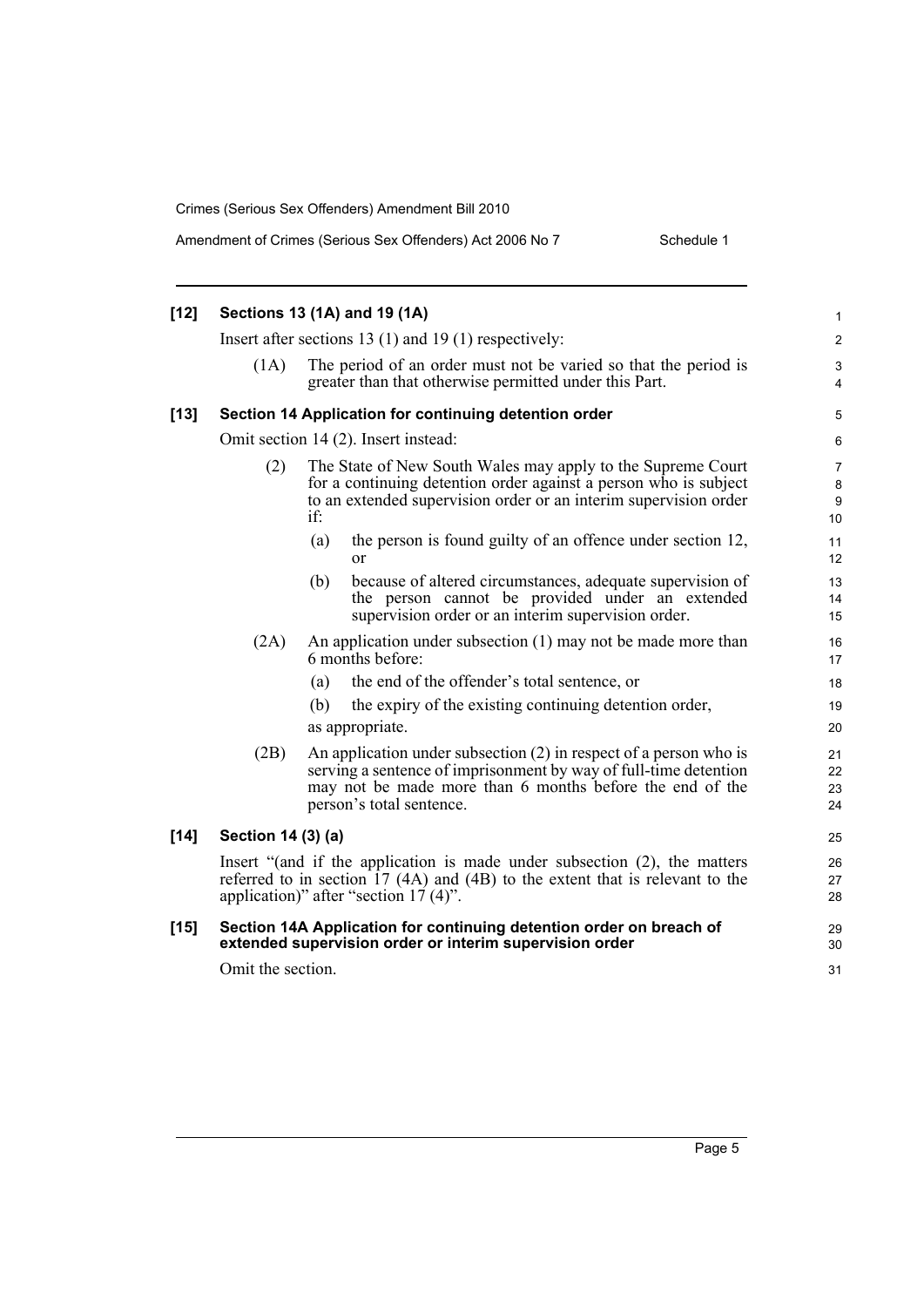| $[16]$ |     |                    | Section 17 Determination of application for continuing detention order                                                                                                                                                                                                                                                                                                                                                                                  | 1                                                |
|--------|-----|--------------------|---------------------------------------------------------------------------------------------------------------------------------------------------------------------------------------------------------------------------------------------------------------------------------------------------------------------------------------------------------------------------------------------------------------------------------------------------------|--------------------------------------------------|
|        |     |                    | Insert after section $17(3)$ :                                                                                                                                                                                                                                                                                                                                                                                                                          | $\overline{c}$                                   |
|        |     | (3A)               | The Supreme Court is not required to determine that the risk of a<br>person committing a serious sex offence is more likely than not<br>in order to determine that the person poses an unacceptable risk<br>of committing a serious sex offence.                                                                                                                                                                                                        | 3<br>$\overline{\mathbf{4}}$<br>$\mathbf 5$<br>6 |
| $[17]$ |     |                    | Section 17 (4) (f)                                                                                                                                                                                                                                                                                                                                                                                                                                      | 7                                                |
|        |     |                    | Omit "earlier". Insert instead "interim supervision order or an".                                                                                                                                                                                                                                                                                                                                                                                       | 8                                                |
| $[18]$ |     | Section 17 (4A)    |                                                                                                                                                                                                                                                                                                                                                                                                                                                         | 9                                                |
|        |     |                    | Omit "section 14A". Insert instead "section 14 (2) (a)".                                                                                                                                                                                                                                                                                                                                                                                                | 10                                               |
| $[19]$ |     | Section 17 (4B)    |                                                                                                                                                                                                                                                                                                                                                                                                                                                         | 11                                               |
|        |     |                    | Insert after section $17(4A)$ :                                                                                                                                                                                                                                                                                                                                                                                                                         | 12                                               |
|        |     | (4B)               | In determining an application made under section 14 $(2)$ (b), the<br>Supreme Court cannot make a continuing detention order unless<br>it is satisfied that circumstances have altered since the making of<br>the extended supervision order or interim supervision order and<br>those altered circumstances mean that adequate supervision of<br>the person cannot be provided under an extended supervision<br>order or an interim supervision order. | 13<br>14<br>15<br>16<br>17<br>18<br>19           |
| $[20]$ |     |                    | Section 17A Special provisions relating to parole                                                                                                                                                                                                                                                                                                                                                                                                       | 20                                               |
|        |     |                    | Omit the section.                                                                                                                                                                                                                                                                                                                                                                                                                                       | 21                                               |
| $[21]$ |     |                    | Section 18 Term of continuing detention order                                                                                                                                                                                                                                                                                                                                                                                                           | 22                                               |
|        |     |                    | Omit "section 14A" from section 18 (1A). Insert instead "section 14 (2)".                                                                                                                                                                                                                                                                                                                                                                               | 23                                               |
| $[22]$ |     | <b>Section 18A</b> |                                                                                                                                                                                                                                                                                                                                                                                                                                                         | 24                                               |
|        |     |                    | Insert after section 18:                                                                                                                                                                                                                                                                                                                                                                                                                                | 25                                               |
|        | 18A | effect             | Detention order causes any supervision order to cease to have                                                                                                                                                                                                                                                                                                                                                                                           | 26<br>27                                         |
|        |     | (1)                | On the making of a continuing detention order in respect of a<br>person, any interim supervision order or extended supervision<br>order in respect of the person expires and ceases to have effect.                                                                                                                                                                                                                                                     | 28<br>29<br>30                                   |
|        |     | (2)                | On the making of an interim detention order in respect of a<br>person, any interim supervision order or extended supervision<br>order in respect of the person is suspended and ceases to have<br>effect until such time as the interim detention order expires.                                                                                                                                                                                        | 31<br>32<br>33<br>34                             |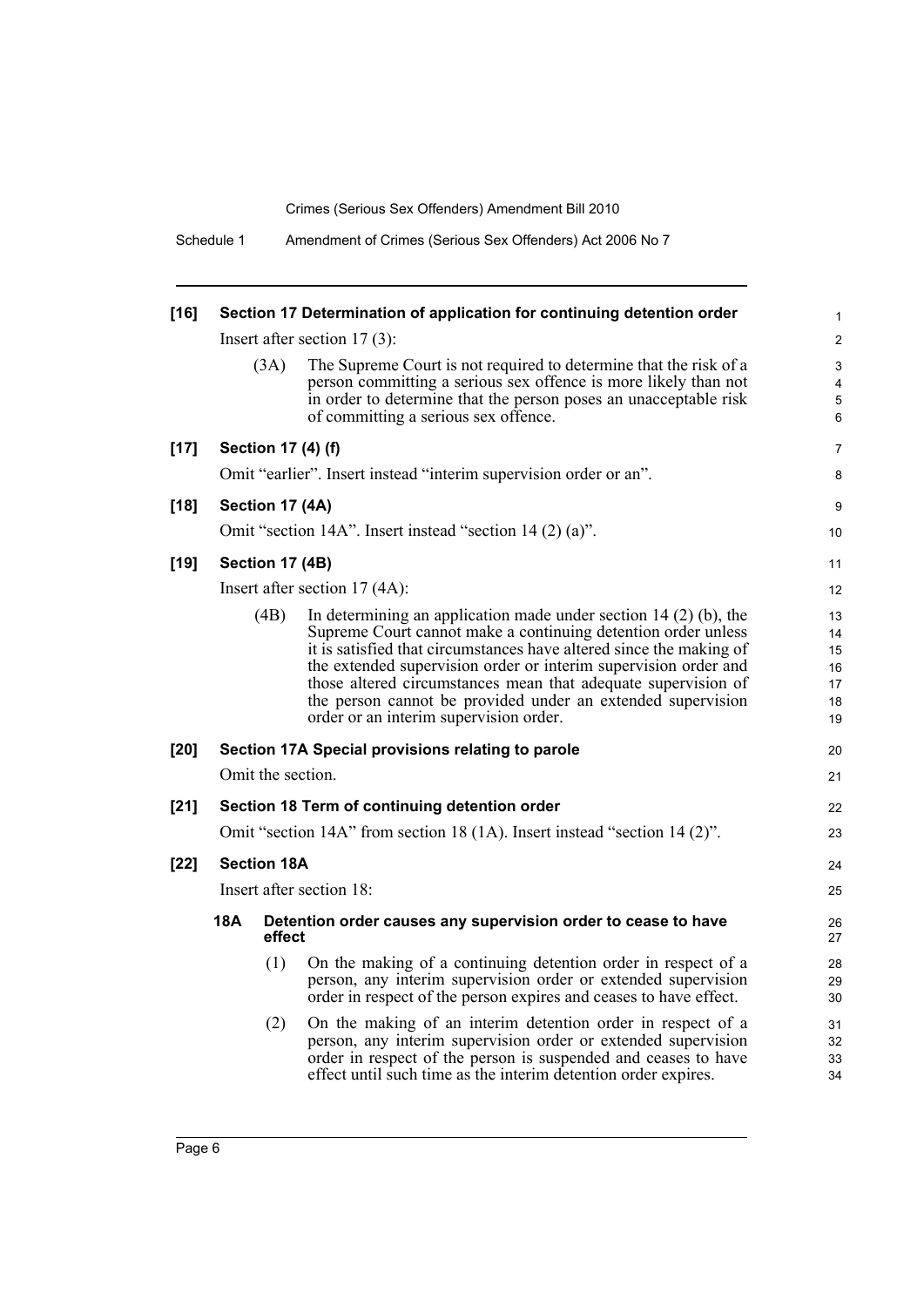Amendment of Crimes (Serious Sex Offenders) Act 2006 No 7 Schedule 1

| $[23]$ |                                                     |                          |                                                                                                                                                                                                                                                                                                                             | 1                       |  |  |
|--------|-----------------------------------------------------|--------------------------|-----------------------------------------------------------------------------------------------------------------------------------------------------------------------------------------------------------------------------------------------------------------------------------------------------------------------------|-------------------------|--|--|
|        | Section 19 Detention order may be varied or revoked |                          |                                                                                                                                                                                                                                                                                                                             |                         |  |  |
|        | Omit "such an application" from section 19 (2).     |                          |                                                                                                                                                                                                                                                                                                                             |                         |  |  |
|        | Insert instead "an application under this section". |                          |                                                                                                                                                                                                                                                                                                                             |                         |  |  |
| $[24]$ |                                                     | <b>Section 21A</b>       |                                                                                                                                                                                                                                                                                                                             |                         |  |  |
|        |                                                     | Insert after section 21: |                                                                                                                                                                                                                                                                                                                             |                         |  |  |
|        | 21A                                                 |                          | <b>Victim statements</b>                                                                                                                                                                                                                                                                                                    | 6                       |  |  |
|        |                                                     | (1)                      | As soon as practicable after an application for an order under this<br>Act is made in respect of an offender, the person acting on behalf<br>of the State of New South Wales for the purposes of the<br>application must take such steps as are reasonable to ensure that<br>written notice of the application is given to: | 7<br>8<br>9<br>10<br>11 |  |  |
|        |                                                     |                          | each victim of the offender, or<br>(a)                                                                                                                                                                                                                                                                                      | 12                      |  |  |
|        |                                                     |                          | (b)<br>if any such victim is under 18 years of age or lacks legal<br>capacity—that victim's parent or guardian.                                                                                                                                                                                                             | 13<br>14                |  |  |
|        |                                                     | (2)                      | The notice must inform the person that the person may provide,<br>before the date stated in the notice, a written statement setting<br>out:                                                                                                                                                                                 | 15<br>16<br>17          |  |  |
|        |                                                     |                          | (a)<br>the person's views about the order and any conditions to<br>which the order may be subject, and                                                                                                                                                                                                                      | 18<br>19                |  |  |
|        |                                                     |                          | (b)<br>any other matters prescribed by the regulations.                                                                                                                                                                                                                                                                     | 20                      |  |  |
|        |                                                     | (3)                      | It is sufficient for the notice to be sent to the person at the<br>person's last known address as recorded in the Victims Register.                                                                                                                                                                                         | 21<br>22                |  |  |
|        |                                                     | (4)                      | Any statement received before the final hearing date in respect of<br>the application may be placed before the Supreme Court for<br>consideration in respect of the application.                                                                                                                                            | 23<br>24<br>25          |  |  |
|        |                                                     | (5)                      | A person who makes a statement may amend or withdraw the<br>statement.                                                                                                                                                                                                                                                      | 26<br>27                |  |  |
|        |                                                     | (6)                      | The Supreme Court and the State of New South Wales must not<br>disclose a statement to the offender to which the application<br>relates unless the person who made the statement consents to the<br>disclosure.                                                                                                             | 28<br>29<br>30<br>31    |  |  |
|        |                                                     | (7)                      | If consent is not provided the Supreme Court may:                                                                                                                                                                                                                                                                           | 32                      |  |  |
|        |                                                     |                          | reduce the weight given to the statement, and<br>(a)                                                                                                                                                                                                                                                                        | 33                      |  |  |
|        |                                                     |                          | (b)<br>take reasonable steps to disclose to the offender, or the<br>offender's legal representative, the substance of the<br>statement but only if the Court is satisfied that those steps                                                                                                                                  | 34<br>35<br>36          |  |  |
|        |                                                     |                          |                                                                                                                                                                                                                                                                                                                             |                         |  |  |

Page 7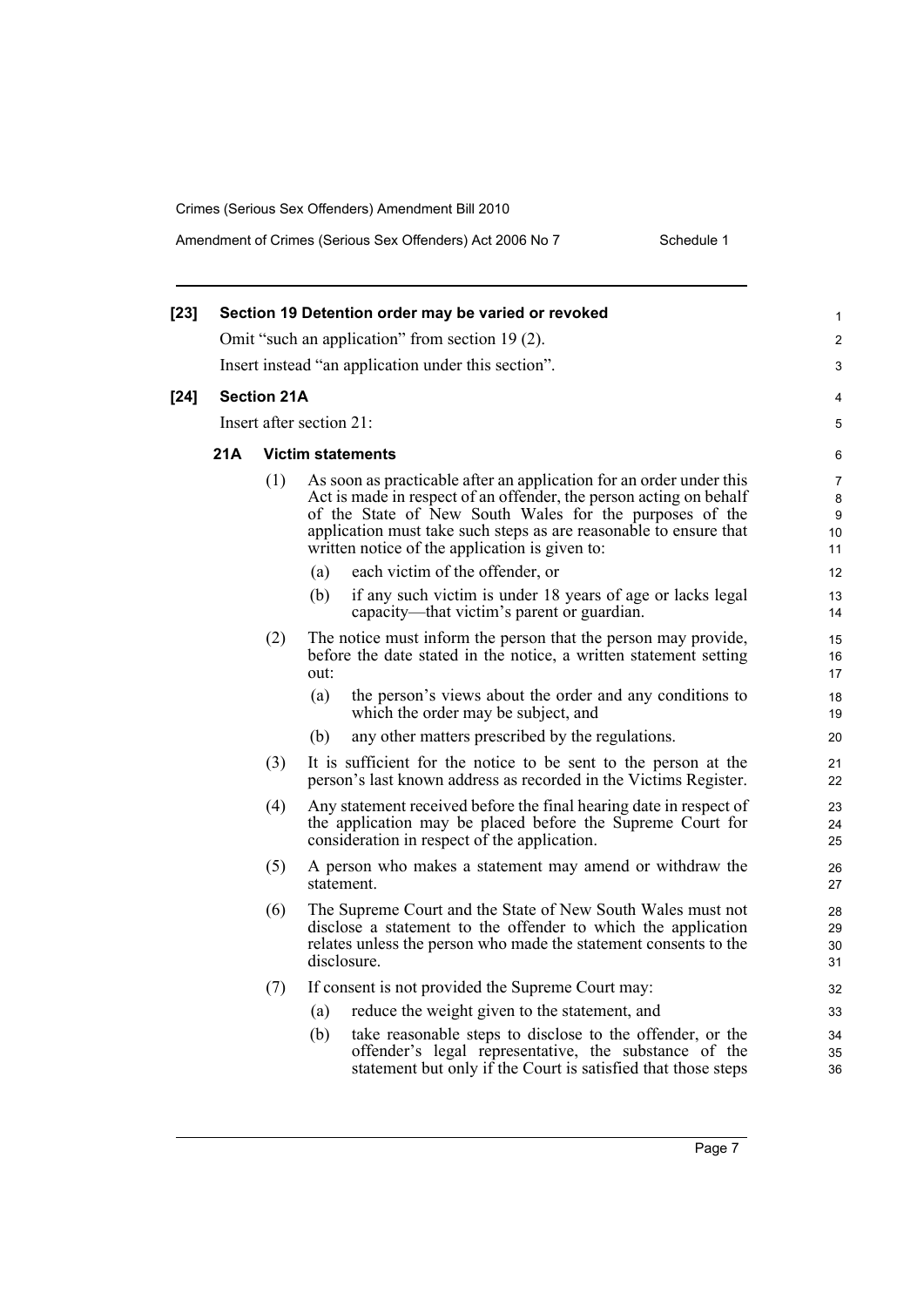|        |     |     | could not reasonably be expected to lead to the<br>identification of the victim or the person who made the<br>statement.                                                                                                                                                                                                                                      | 1<br>$\overline{c}$<br>3    |
|--------|-----|-----|---------------------------------------------------------------------------------------------------------------------------------------------------------------------------------------------------------------------------------------------------------------------------------------------------------------------------------------------------------------|-----------------------------|
|        |     | (8) | In this section:                                                                                                                                                                                                                                                                                                                                              | 4                           |
|        |     |     | <i>victim</i> of an offender means a victim who is recorded on the<br>Victims Register in respect of the offender and who is a victim of<br>an offence committed by the offender for which the offender is<br>currently serving, or most recently served, a sentence of<br>imprisonment.<br><i>Victims Register</i> has the same meaning it has in the Crimes | 5<br>6<br>7<br>8<br>9<br>10 |
|        |     |     | (Administration of Sentences) Act 1999.                                                                                                                                                                                                                                                                                                                       | 11                          |
| $[25]$ |     |     | Sections 25A and 25B                                                                                                                                                                                                                                                                                                                                          | 12                          |
|        |     |     | Insert after section 25:                                                                                                                                                                                                                                                                                                                                      | 13                          |
|        | 25A |     | <b>Proceedings for offences</b>                                                                                                                                                                                                                                                                                                                               | 14                          |
|        |     | (1) | Proceedings for an offence under this Act or the regulations are<br>to be dealt with summarily before the Local Court.                                                                                                                                                                                                                                        | 15<br>16                    |
|        |     | (2) | Proceedings for an offence under section 12 may also be dealt<br>with summarily before the Supreme Court.                                                                                                                                                                                                                                                     | 17<br>18                    |
|        | 25B |     | Orders may be made at same time                                                                                                                                                                                                                                                                                                                               | 19                          |
|        |     | (1) | Nothing in this Act prevents the Supreme Court from making an<br>extended supervision order in respect of a person at the same time<br>that it makes a continuing detention order in respect of the<br>person.                                                                                                                                                | 20<br>21<br>22<br>23        |
|        |     | (2) | In such a case, despite section 10 $(1)$ , the extended supervision<br>order commences on the expiry of the continuing detention order<br>and expires:                                                                                                                                                                                                        | 24<br>25<br>26              |
|        |     |     | at the end of such period (not exceeding 5 years from the<br>(a)<br>day on which it commences) as is specified in the order, or                                                                                                                                                                                                                               | 27<br>28                    |
|        |     |     | (b)<br>if the order is suspended for any period, the period<br>specified in paragraph (a) plus each period during which<br>the order is suspended.                                                                                                                                                                                                            | 29<br>30<br>31              |
| $[26]$ |     |     | <b>Section 31 and Schedule 1</b>                                                                                                                                                                                                                                                                                                                              | 32                          |
|        |     |     | Omit the provisions.                                                                                                                                                                                                                                                                                                                                          | 33                          |
| $[27]$ |     |     | <b>Section 32 Review of Act</b>                                                                                                                                                                                                                                                                                                                               | 34                          |
|        |     |     | Omit "this Act" from section 32 (3).                                                                                                                                                                                                                                                                                                                          | 35                          |
|        |     |     | Insert instead "the Crimes (Serious Sex Offenders) Amendment Act 2010".                                                                                                                                                                                                                                                                                       | 36                          |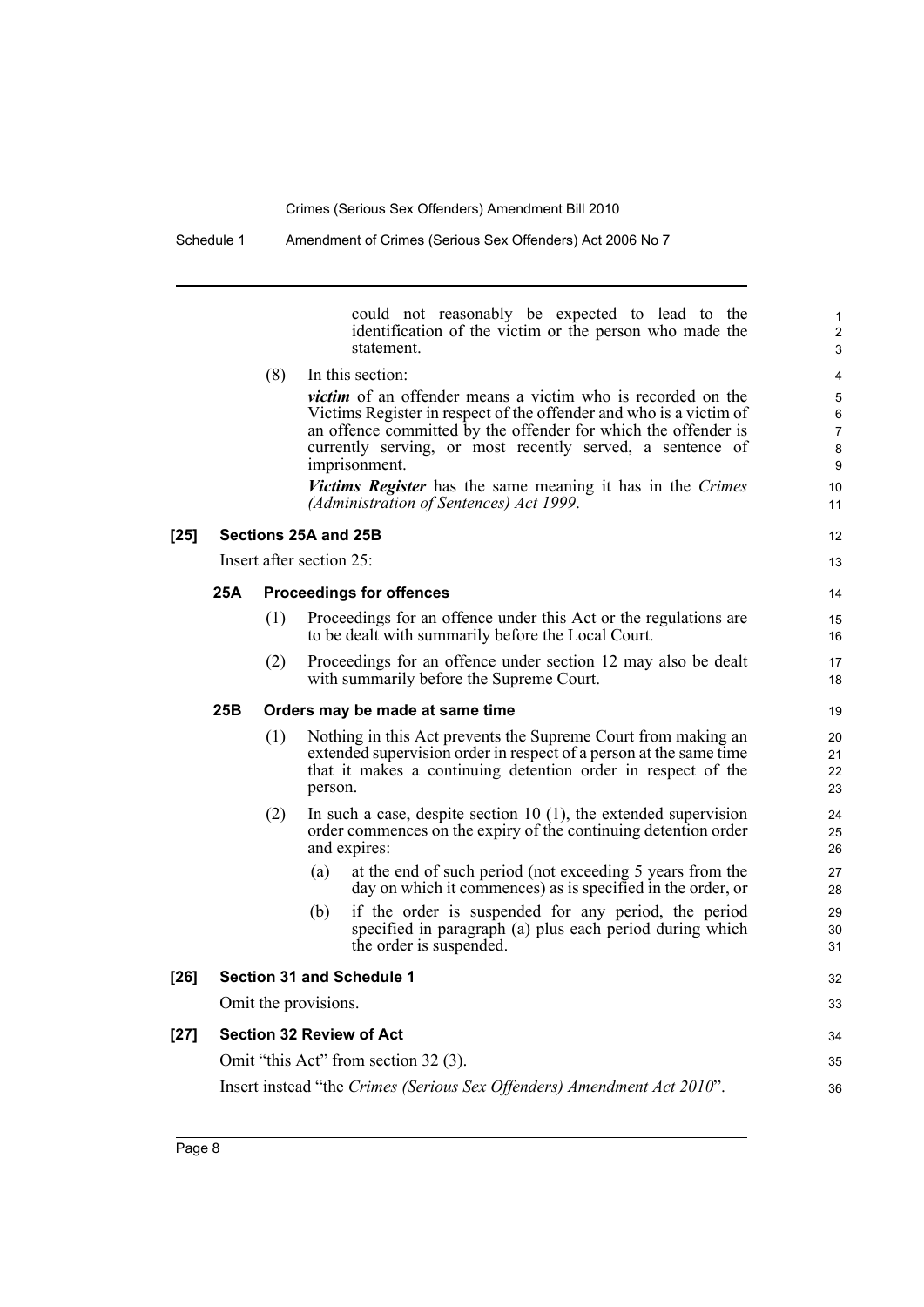#### Amendment of Crimes (Serious Sex Offenders) Act 2006 No 7 Schedule 1

| $[28]$ |                                                                 |     | Schedule 2 Savings, transitional and other provisions                                                                                                                                                                                                                                                                                | 1                          |  |  |
|--------|-----------------------------------------------------------------|-----|--------------------------------------------------------------------------------------------------------------------------------------------------------------------------------------------------------------------------------------------------------------------------------------------------------------------------------------|----------------------------|--|--|
|        | Omit the source reference "(Section 31 (2))" from the Schedule. |     |                                                                                                                                                                                                                                                                                                                                      |                            |  |  |
| [29]   | Schedule 2, clause 1 (1)                                        |     |                                                                                                                                                                                                                                                                                                                                      |                            |  |  |
|        |                                                                 |     | Omit "the Law". Insert "Law".                                                                                                                                                                                                                                                                                                        | 4                          |  |  |
| $[30]$ | Schedule 2, clause 1 (1)                                        |     |                                                                                                                                                                                                                                                                                                                                      | 5                          |  |  |
|        |                                                                 |     | Insert at the end of the subclause:                                                                                                                                                                                                                                                                                                  | 6                          |  |  |
|        |                                                                 |     | Crimes (Serious Sex Offenders) Amendment Act 2010                                                                                                                                                                                                                                                                                    | $\overline{7}$             |  |  |
| $[31]$ |                                                                 |     | Schedule 2, Part 5                                                                                                                                                                                                                                                                                                                   | 8                          |  |  |
|        |                                                                 |     | Insert after Part 4:                                                                                                                                                                                                                                                                                                                 | 9                          |  |  |
|        | Part 5                                                          |     | Provisions consequent on enactment of                                                                                                                                                                                                                                                                                                | 10                         |  |  |
|        |                                                                 |     | <b>Crimes (Serious Sex Offenders)</b>                                                                                                                                                                                                                                                                                                | 11                         |  |  |
|        |                                                                 |     | <b>Amendment Act 2010</b>                                                                                                                                                                                                                                                                                                            | 12                         |  |  |
|        | $\overline{7}$                                                  |     | <b>Definition</b>                                                                                                                                                                                                                                                                                                                    | 13                         |  |  |
|        |                                                                 |     | In this Part:                                                                                                                                                                                                                                                                                                                        | 14                         |  |  |
|        |                                                                 |     | <b>2010 amending Act means the Crimes (Serious Sex Offenders)</b><br>Amendment Act 2010.                                                                                                                                                                                                                                             | 15<br>16                   |  |  |
|        | 8                                                               |     | Application of 2010 amending Act                                                                                                                                                                                                                                                                                                     | 17                         |  |  |
|        |                                                                 | (1) | The amendments made to this Act by the 2010 amending Act<br>apply to and in respect of offences committed before the<br>commencement of this clause in the same way as they apply to<br>and in respect of offences committed on or after that<br>commencement.                                                                       | 18<br>19<br>20<br>21<br>22 |  |  |
|        |                                                                 | (2) | This Act, as amended by the 2010 amending Act, applies to and<br>in respect of a person who is subject to an order under this Act<br>that commenced before the commencement of this clause in the<br>same way as it applies to and in respect of a person who is made<br>subject to an order under this Act after that commencement. | 23<br>24<br>25<br>26<br>27 |  |  |